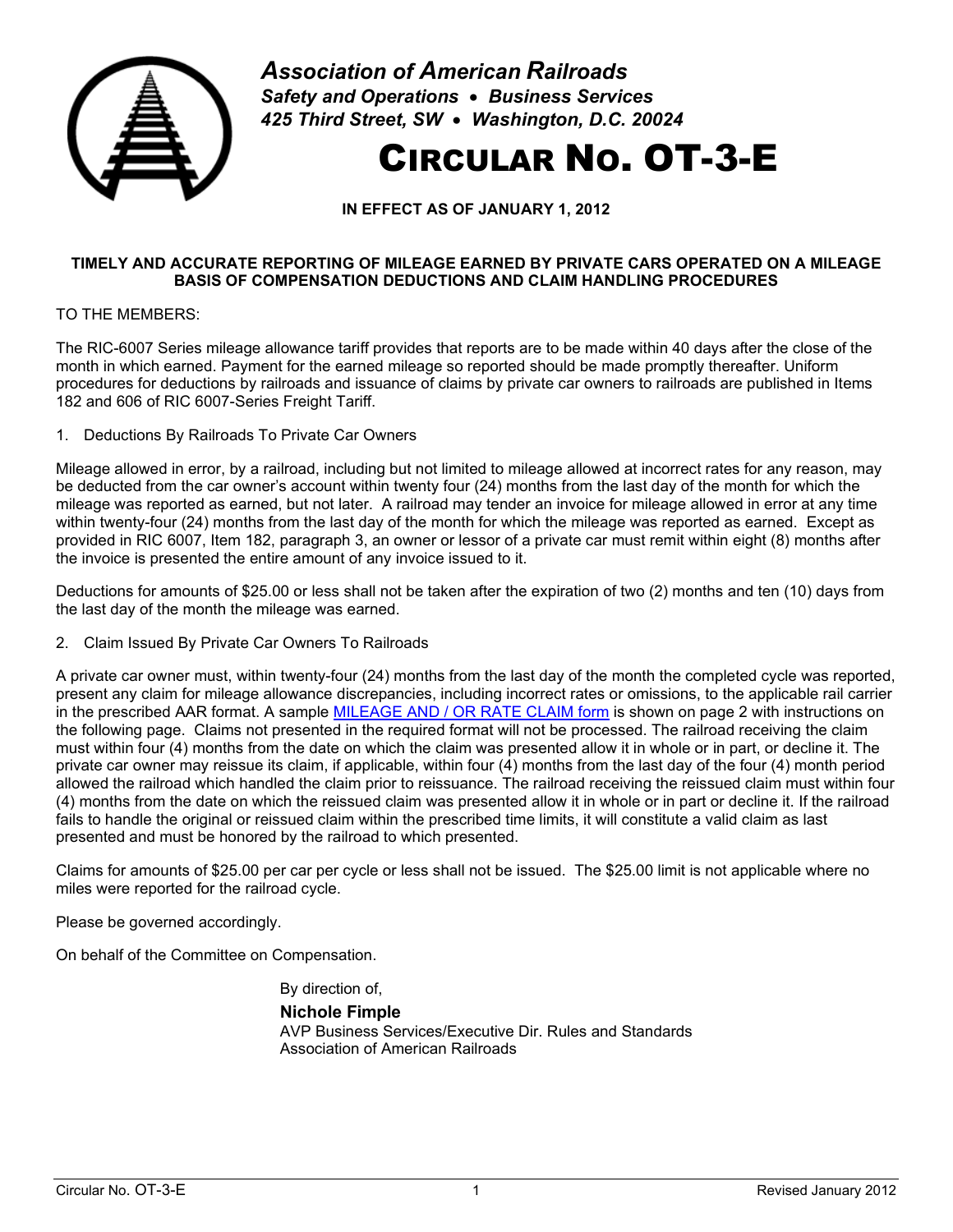<span id="page-1-0"></span>

|                                | <b>RAILROAD</b>                        | (3)          |                | <b>EARNINGS DATE</b>               | (5)          |             |             |                       |                   |      |         |
|--------------------------------|----------------------------------------|--------------|----------------|------------------------------------|--------------|-------------|-------------|-----------------------|-------------------|------|---------|
|                                | <b>LESSEE</b>                          | (4)          |                | <b>DATE ISSUED</b>                 | (6)          |             |             |                       |                   |      |         |
|                                |                                        |              | CLAIM TYPE (2) |                                    |              |             |             |                       | DATE REISSUED     | (7)  |         |
|                                |                                        |              |                |                                    |              |             |             |                       |                   |      |         |
|                                | INITIAL / #                            | <b>CYCLE</b> | <b>CYCLE</b>   | <b>CYCLE</b><br><b>DESTINATION</b> | <b>MILES</b> | $rac{L}{E}$ | <b>RATE</b> | <b>RATE AUTHORITY</b> | ALLOWED DATE      |      |         |
|                                | CLAIM#                                 | <b>DATE</b>  | <b>ORIGIN</b>  |                                    |              |             |             |                       | <b>DIFFERENCE</b> | A/D  | YR / MO |
| $\mathbf{1}$                   | (8)                                    | (10)         | (13)           | (14)                               | (15)         | (17)        | (18)        | (20)                  | (23)              |      |         |
| $\overline{2}$                 | (9)                                    | (11)         |                |                                    | (16)         |             | (19)        | (21)                  | (24)              | (25) | (26)    |
|                                | <b>OWNER COMMENT:</b>                  |              | (12)           |                                    |              |             |             |                       |                   |      |         |
| R.R. COMMENT:<br>(22)          |                                        |              |                |                                    |              |             |             |                       |                   |      |         |
|                                |                                        |              |                |                                    |              |             |             |                       |                   |      |         |
| $\mathbf{1}$                   |                                        |              |                |                                    |              |             |             |                       |                   |      |         |
| $\overline{2}$                 |                                        |              |                |                                    |              |             |             |                       |                   |      |         |
| <b>OWNER COMMENT:</b>          |                                        |              |                |                                    |              |             |             |                       |                   |      |         |
| R.R. COMMENT:                  |                                        |              |                |                                    |              |             |             |                       |                   |      |         |
| $\mathbf{1}$                   |                                        |              |                |                                    |              |             |             |                       |                   |      |         |
| $\overline{2}$                 |                                        |              |                |                                    |              |             |             |                       |                   |      |         |
|                                | <b>OWNER COMMENT:</b>                  |              |                |                                    |              |             |             |                       |                   |      |         |
| R.R. COMMENT:                  |                                        |              |                |                                    |              |             |             |                       |                   |      |         |
|                                |                                        |              |                |                                    |              |             |             |                       |                   |      |         |
| $\mathbf{1}$                   |                                        |              |                |                                    |              |             |             |                       |                   |      |         |
| $\overline{2}$                 |                                        |              |                |                                    |              |             |             |                       |                   |      |         |
| <b>OWNER COMMENT:</b>          |                                        |              |                |                                    |              |             |             |                       |                   |      |         |
| R.R. COMMENT:                  |                                        |              |                |                                    |              |             |             |                       |                   |      |         |
| $\mathbf{1}$                   |                                        |              |                |                                    |              |             |             |                       |                   |      |         |
| $\overline{2}$                 |                                        |              |                |                                    |              |             |             |                       |                   |      |         |
| <b>OWNER COMMENT:</b>          |                                        |              |                |                                    |              |             |             |                       |                   |      |         |
| R.R. COMMENT:                  |                                        |              |                |                                    |              |             |             |                       |                   |      |         |
|                                |                                        |              |                |                                    |              |             |             |                       |                   |      |         |
| $\mathbf{1}$<br>$\overline{2}$ |                                        |              |                |                                    |              |             |             |                       |                   |      |         |
|                                |                                        |              |                |                                    |              |             |             |                       |                   |      |         |
|                                | <b>OWNER COMMENT:</b><br>R.R. COMMENT: |              |                |                                    |              |             |             |                       |                   |      |         |
|                                |                                        |              |                |                                    |              |             |             |                       |                   |      |         |
| $\mathbf{1}$                   |                                        |              |                |                                    |              |             |             |                       |                   |      |         |
| $\overline{2}$                 |                                        |              |                |                                    |              |             |             |                       |                   |      |         |
|                                | <b>OWNER COMMENT:</b>                  |              |                |                                    |              |             |             |                       |                   |      |         |
| R.R. COMMENT:                  |                                        |              |                |                                    |              |             |             |                       |                   |      |         |